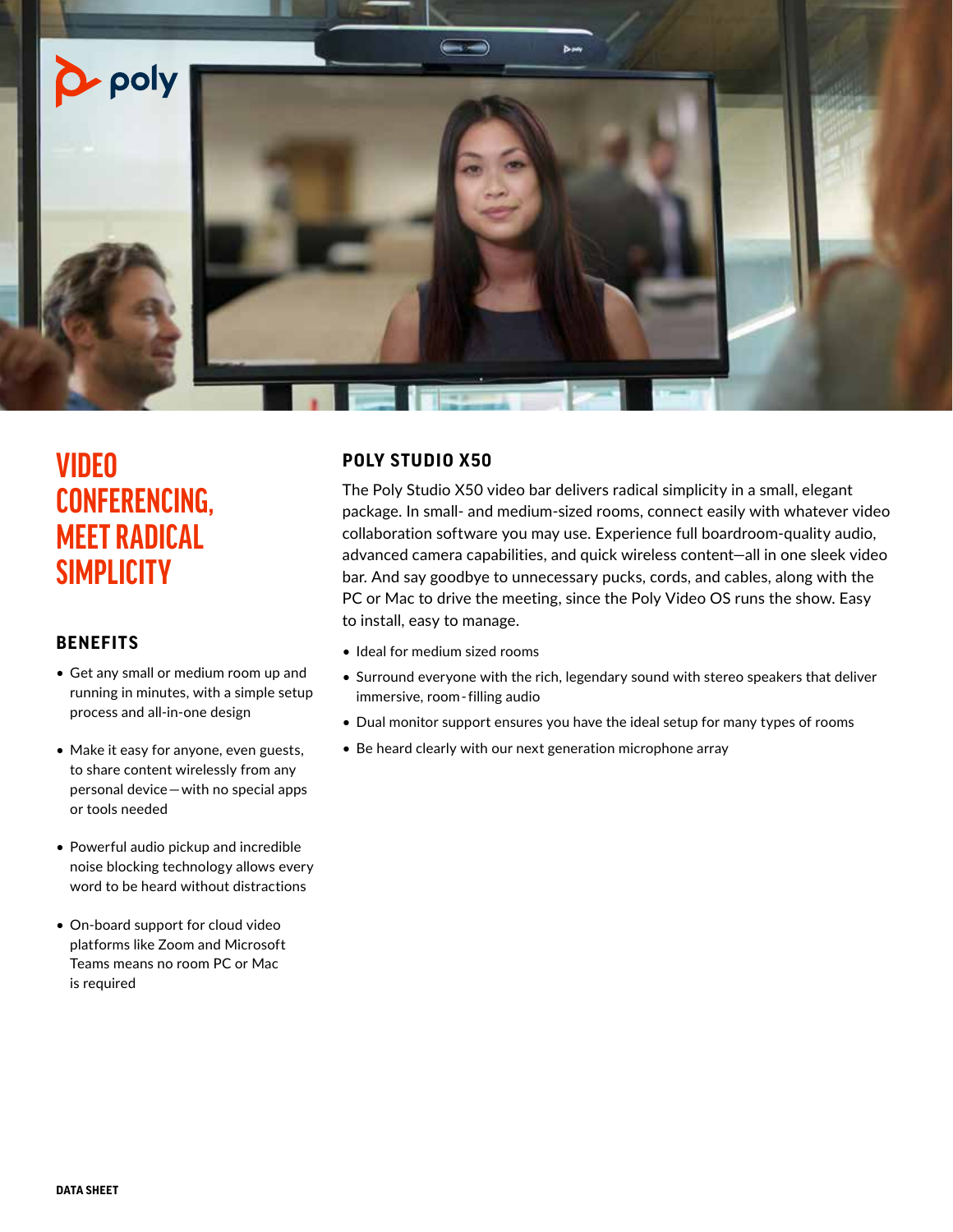# **POLY STUDIO X50**

# **SPECIFICATIONS**

# **PRODUCT SPECIFICATIONS**

Package includes:

- Poly Studio X50
- Cable bundle
- Wall mount
- Privacy cover

# **VIDEO STANDARDS AND PROTOCOLS**

• H.264 AVC, H.264 High Profile, H.265, H.239

### **VIDEO INPUT**

• 1x HDMI

### **VIDEO OUT**

- 2x HDMI
- Touch display compatible

### **PEOPLE VIDEO RESOLUTION**

- 4K, 30 fps (TX and RX) from 2048 Kbps
- 1080p, 60 fps from 1740 Kbps
- 1080p, 30 fps from 1024 Kbps
- 720p, 60 fps from 832 Kbps
- 720p, 30 fps from 512 Kbps

### **CONTENT VIDEO RESOLUTION**

- Input
- UHD (3840 x 2160)
- HD (1920 x 1080p)
- WSXGA+ (1680 x 1050)
- UXGA (1600 x 1200)
- SXGA (1280 x 1024)
- WXGA (1280 x 768)
- HD (1280 x 720p)
- XGA (1024 x 768)
- SVGA (800 x 600)

• Output

 $\sim$ 

- UHD (3840 x 2160)
- WUXGA (1920 x 1200)
- HD (1920 x 1080)
- WSXGA+ (1680 x 1050)
- SXGA+ (1400 x 1050)
- SXGA (1280 x 1024)
- HD (1280 x 720)
- XGA (1024 x 768)
- Content frame rate
- 5–60 fps (up to 4K resolution at 15 fps in call)

# **CONTENT SHARING**

- Poly content app
- Apple Airplay
- Miracast
- HDMI input
- Whiteboarding

### **CAMERA**

- 5x digital zoom
- 120° FOV
- UHD 2160p (4K) capture resolution
- Automatic people framing
- Automatic speaker tracking
- Secondary cameras can be added via USB and HDMI

## **AUDIO INPUT**

- 3x MEMS microphones, plus 2x 2nd order microphones
- 1x HDMI
- 1x 3.5 mm line-in
- Microphone pickup range 25 ft
- USB audio

# **AUDIO OUTPUT**

- Stereo speakers
- Power Handling (RMS) 20 Watts
- Power Handling (MAX) 40 Watts
- Sensitivity 86.1 dB
- 3.5 mm audio output

#### **OTHER INTERFACES**

- 2x USB-A (3.0)
- 1x USB-C
- Bluetooth® 5.0\*\*
- WiFi 802.11a/b/g/n/ac (MIMO) Multi-channel Concurrency\*\*

## **AUDIO STANDARDS AND PROTOCOLS**

- 22 kHz bandwidth with Polycom Siren 22 technology
- 20 kHz bandwidth with G.719 (M- Mode) and Polycom Siren 22 technology
- 14 kHz bandwidth with Polycom Siren 14 technology, G.722.1 Annex C
- 7 kHz bandwidth with G.722, G.722.1
- 3.4 kHz bandwidth with G.711, G.728, G.729A

# **NETWORK**

- $\bullet$  IP<sub>V</sub>4
- IPv6
- 1x 10/100/1G Ethernet
- Auto-MDIX
- H.323 and/or SIP up to 6 Mbps running Poly Video App
- Polycom Lost Packet Recovery (LPR) technology
- Dynamic bandwidth allocation
- Reconfigurable MTU size
- Web proxy support—Basic, Digest, and NTLM
- Simple Certificate Enrollment Protocol (SCEP)